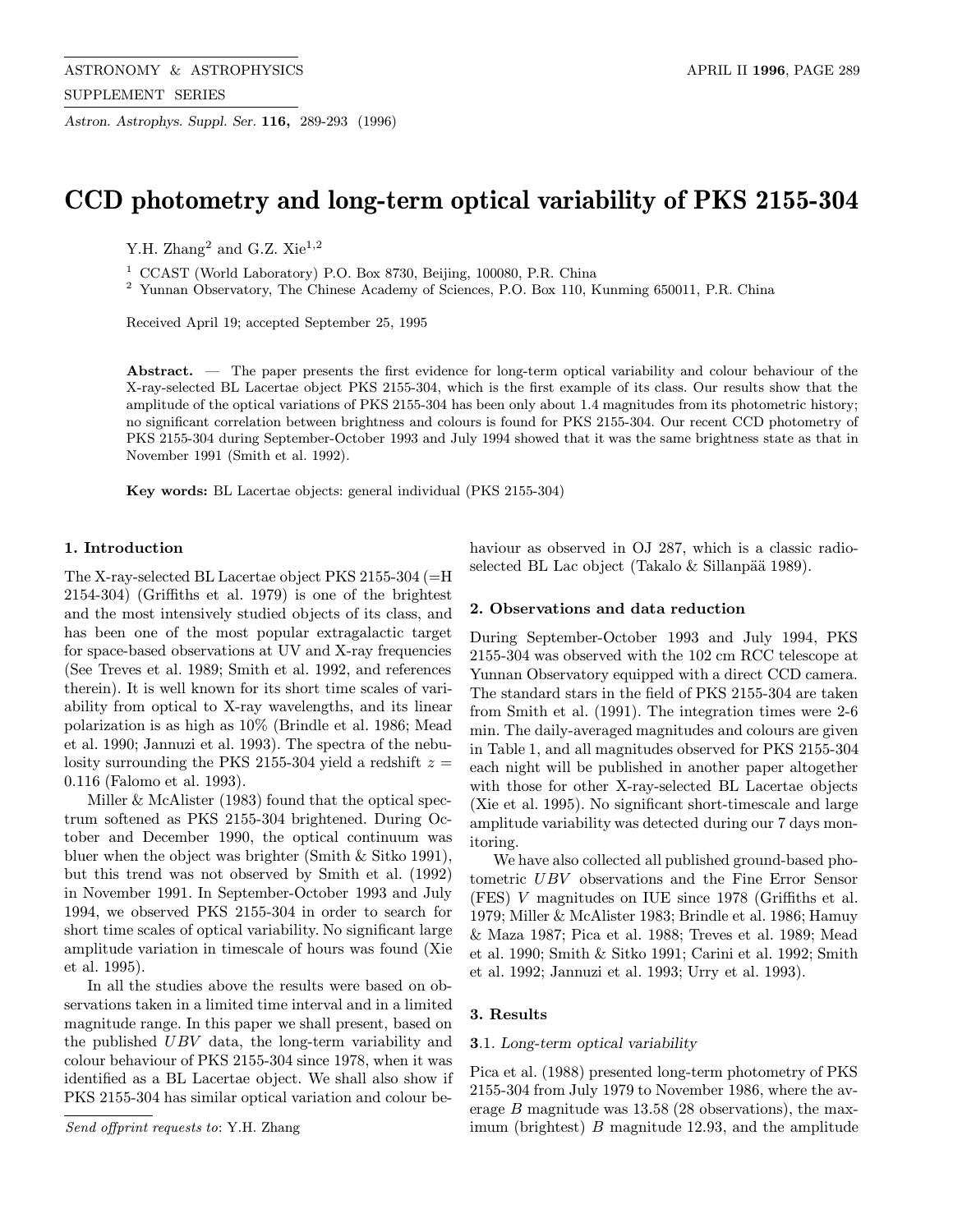

Fig. 1. V magnitude light curve of PKS 2155-304 from 1978 to 1994, collected from the references listed in the text



Fig. 2.  $B - V$  colour light curve of PKS 2155-304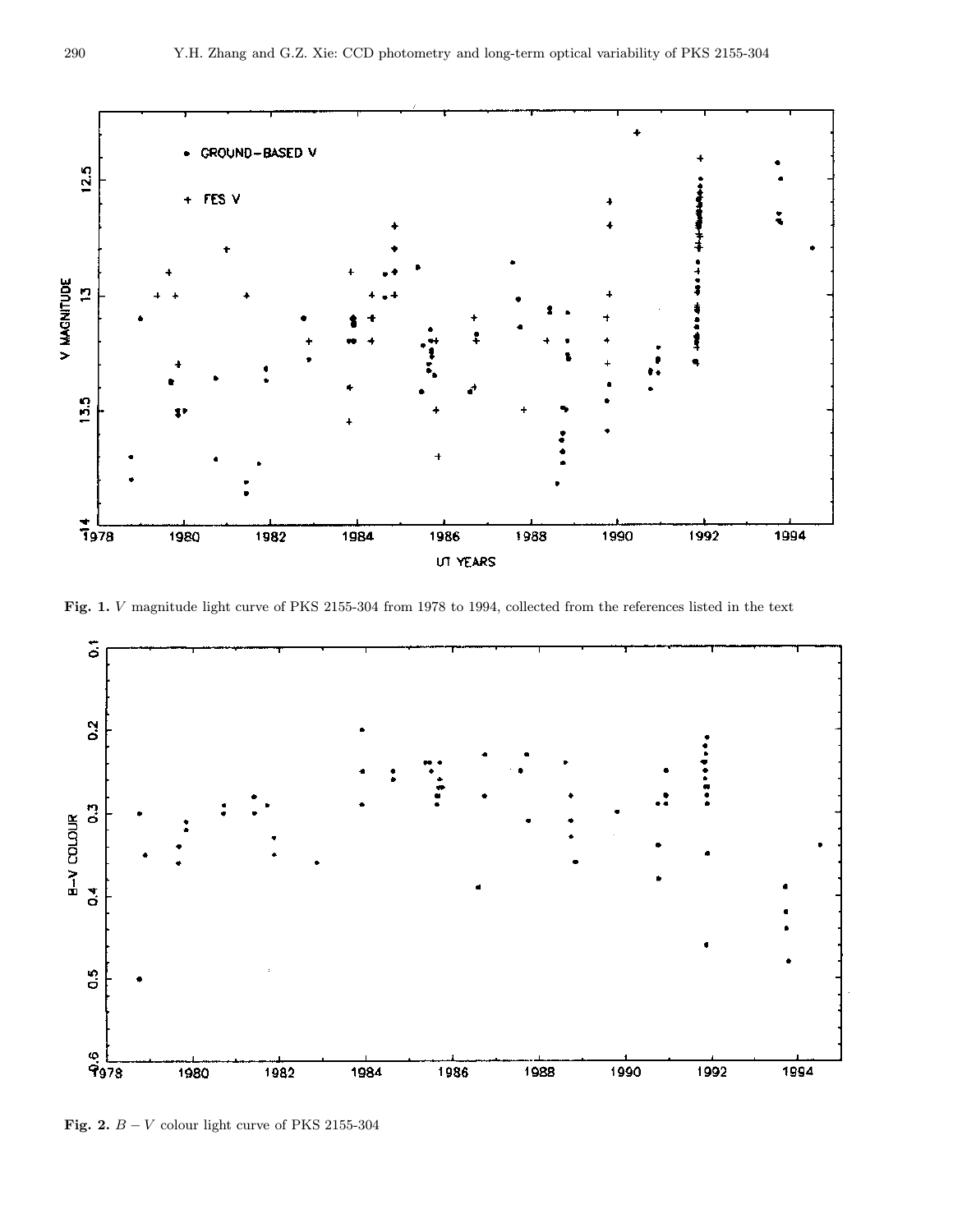Table 1. CCD photometry of PKS 2155-304

| UT date<br>(yy mm dd) | в                 | v           | R                             | Т.                          | $B-V$                |
|-----------------------|-------------------|-------------|-------------------------------|-----------------------------|----------------------|
| 93 09 14              | 12.82(0.02)       | 12.43(0.01) | 12.13(0.02)                   | 11.67(0.01)                 | 0.39                 |
| 93 09 21              | 13.10(0.04)       | 12.68(0.01) | 12.33(0.05)                   | 11.93(0.01)                 | 0.42                 |
| 93 09 22              | 13.09 (0.02)      | 12.65(0.01) | 12.33(0.01)                   | 11.91(0.01)                 | O.44                 |
| 93 10 09              | $\cdots$          | 12.50(0.01) | $\cdots$                      | $\sim$ $\sim$ $\sim$ $\sim$ | $\cdots$             |
| 93 10 10              | 12.98(0.02)       | 12.50(0.01) | $\mathbf{a}$ and $\mathbf{a}$ | 11.80(0.01)                 | 0.48                 |
| 93.10.12              | $\mathbf{z}$ is a | 12.59(0.01) | 12.26(0.02)                   | 11.83(0.01)                 | $\sim$ $\sim$ $\sim$ |
| 94.07<br>- 05.        | 13.14(0.03)       | 12.80(0.02) | 12.47(0.01)                   | 12.01(0.01)                 | 0.34                 |



Fig. 3.  $B - V$  colour against V magnitude of PKS 2155-304

of variation in B magnitude 1.07. However, neither data nor light curves were published by Pica et al.. So we did not include their data in our analysis of PKS 2155-304.

Light curves based on the other mentioned observations are shown in Fig. 1 for V magnitudes. For groundbased optical photometry, Fig. 1 clearly shows that PKS 2155-304 has a long-term trend of optical variability, that is, PKS 2155-304 brightened from 1978 to 1985, then decreased from 1985 to 1989, and then brightened from 1989; in November 1991 it abruptly brightened (maybe an outburst?), which is the brightest magnitude since it was identified as a BL Lac object. In addition, several smaller variations are also obvious. Our observations in 1993 and 1994 indicated that PKS 2155-304 was still the brightest state since 1978. Also noticeable is that PKS 2155-304 continued to brighten during November 1991 (Smith et al. 1992), which happened to be confirmed by the FES V magnitudes on the IUE satellite during the same period (Urry et al. 1993). We also found good agreement between these two kinds of observations (see Fig. 1). Our observations in 1993 also showed that PKS 2155-304 was still in outburst, but it had decreased about 0.2 mag on 7 July 1994. However, we cannot confirm whether or not the brightest state of PKS 2155-304 in 1993 has a relation to the outburst in November 1991 due to the lack of observations in 1992. The range of variability of PKS 2155-304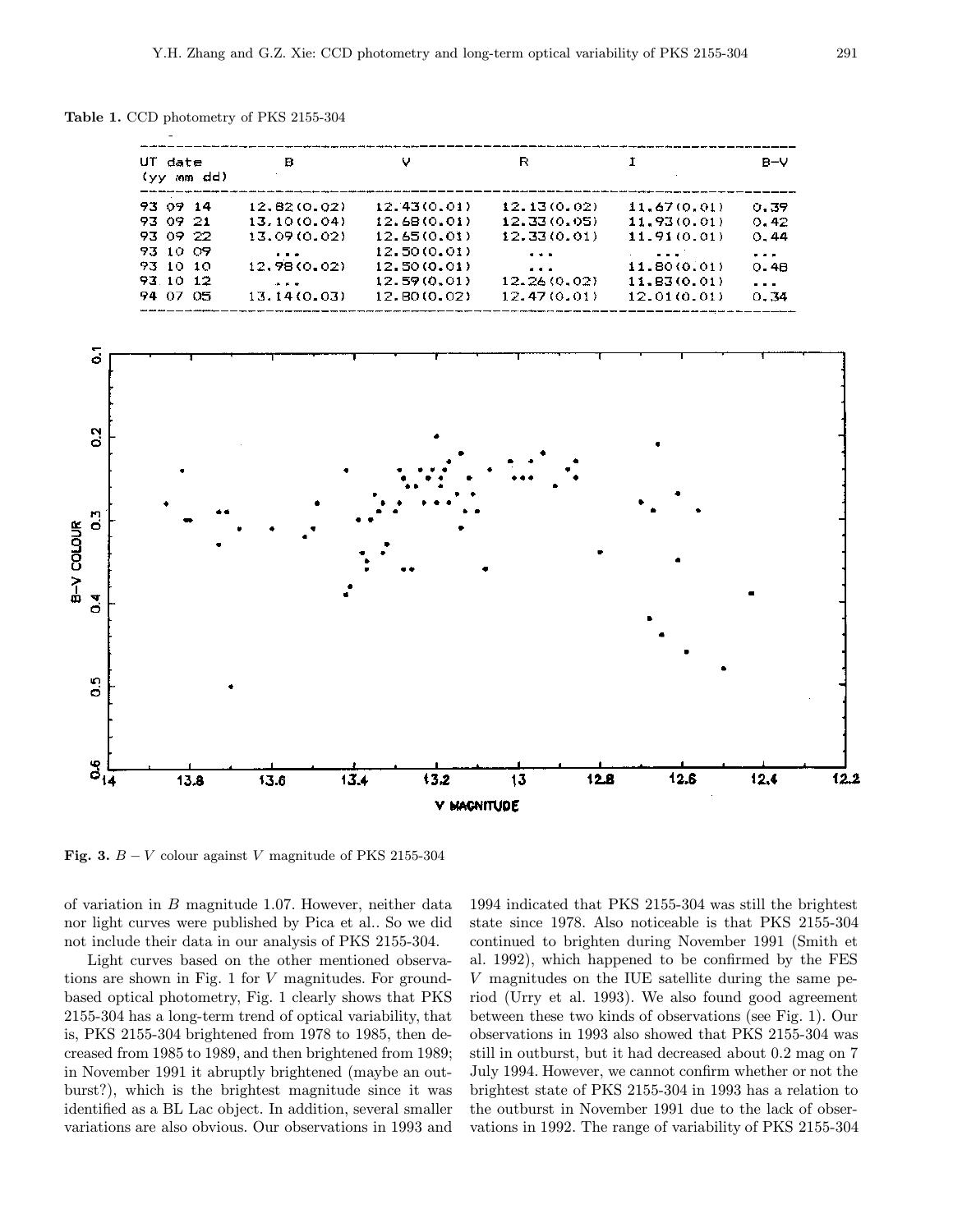from ground-based observations is 12.82−14.2 for B magnitudes, and 12.43−13.86 for V magnitudes (data from Griffiths et al. 1979, Carini & Miller 1992, and Table 1). It shows that the range of the variation of PKS 2155-304 has been only about 1.4 magnitudes during its photometric history, which is much smaller than that of OJ 287 for which the range of the V magnitude is about  $12.50-17.00$  $(Takalo & Sillanpää 1989).$ 

#### 3.2. B−V colour indices

Using the above mentioned observations we have calculated the  $B - V$  colour indices for PKS 2155-304. They are displayed in Fig. 2 and Fig. 3. In Fig. 2  $B - V$  is shown against time, and in Fig.  $3$  against  $V$  magnitudes. Because we are mainly interested in the overall colour behaviour of PKS 2155-304, we have not included the error bars in the figures. Errors in the averages could be quite large, due to the variability of PKS 2155-304. As can be seen from Fig. 2 the  $B - V$  colours of PKS 2155-304 exhibit no obvious changes contrary to OJ 287. The mean range of  $B - V$  colours for PKS 2155-304 is 0.24-0.36.

From Fig. 3, we can see that there are not significant correlations between B−V colour and brightness, which is very different from OJ 287 (see Takalo & Sillanpää 1989).

However, there are some differences between the observations of Smith et al. (1992) and ours. If we compare the  $V-I$  colours of Smith et al. with ours, they are almost identical. But there is a systematic difference of about 0.15 mag if we compare the B-values of Smith et al. and ours, whose origin is not clear. Our analysis shows the range of the variation of PKS 2155-304 has been only about 1.4 mag, so we cannot expect very large variations in the colours. OJ 287 is a totally different case because in this object the range of the total variation has been almost 6 magnitudes.

#### 3.3. Comparison with OJ 287

OJ 287 is a classical radio-selected BL Lacertae object, and is one of the intensively studied objects of its class. Takalo  $\&$  Sillanpää (1989) presented the first evidence for long-term optical colour and spectral index variability of OJ 287, and Kidger et al. (1992) reanalyse the 11-year variability period in OJ 287. They found that the  $B - V$ colour increased linearly between the years 1972 and 1988, and that there is a linear dependence of  $B-V$  on V, which is not found for  $U - B$ . The range of V magnitude for OJ 287 is about 12.50−17.00.

PKS 2155-304 shows much smaller daily fluctuations and range in optical brightness than that of OJ 287. The range of the V magnitudes for PKS 2155- 304 is 12.43−13.86 in the about 15 years intervals, which is much smaller than that of OJ 287 in the almost same time intervals, the range of the V magnitudes of OJ 287 is 12.50−17.00 in almost the same time intervals as PKS 2155-304. In addition, the  $B - V$  colour of PKS 2155-304  $(B - V: 0.24 - 0.50)$  is much smaller than that of OJ 287 ( $B - V$ : 0.30–0.70; Takalo & Sillanpää 1989). For the  $U - B$  colour, PKS 2155-304  $(U - B : -0.80 - -0.60)$  is also smaller than that of OJ 287  $(U - B : -0.70 - -0.50;$  Takalo & Sillanpää 1989). Hence, the optical spectrum of PKS 2155-304 is bluer than that of OJ 287.

The most dramatic differences between PKS 2155-304 and OJ 287 is found in the fraction of the optical flux that is polarized and the amplitude of the daily variation in polarization. It is rare to find  $P > 10\%$  in PKS 2155-304 (e.g. Smith et al. 1992), while OJ 287 spent a large fraction of the time with  $P > 10\%$  (e.g. Takalo 1991; Takalo et al. 1992), and the maximum optical polarization observed in OJ 287 is as high as 37.2% (e.g. Smith et al. 1987). Daily fluctuations in polarization for OJ 287 can be as much as 5 times larger than for PKS 2155-304 (Smith et al. 1992).

#### 4. Discussion

We have collected all avaible UBV observations for the X-ray-selected BL Lacertae object PKS 2155-304 to investigate its long-term optical colour behaviour. From these observations we see, unlike the radio-selected BL Lacertae object OJ 287 (Takalo & Sillanpää 1989), that not only is the total variation very small but also there is no relation between colour and brightness during the photometric history of PKS 2155-304. It would be interesting to understand the reason for these differences between PKS 2155-304 and OJ 287, because they could shed light on the foundamental differences between X-ray-selected and radio-selected BL Lacertae objects.

Using UBV RI photopolarimetric observations (Smith) et al. 1992), UV polarimetry (Allen et al. 1993), and the simultaneous optical and ultraviolet variability (Urry et al. 1993), and so on, these authors have completely dismissed the accretion disk models for PKS 2155-304, which were originally proposed by Wandel & Urry (1991). They have argued that the present observational results are consistent with non-thermal acceleration processes in relativistic plasmas: the relativistic jet is the most likely one for PKS 2155-304, and it can also account for quasi-periodic flaring of about 0.7 days in the ultraviolet flux of PKS 2155-304 (Urry et al. 1993). Therefore, all these observations show that the emission from PKS 2155-304 are dominated by non-thermal radiation, as for OJ 287. However, the comparison of our results for PKS 2155-304 with those for OJ 287 (Takalo & Sillanpää 1989), shows significant differences, especially in total optical variations and dependence of  $B - V$  on V, which indicate that PKS 2155-304 differs from OJ 287 in some aspects.

Acknowledgements. We are very grateful to Yunnan province foundation of Science and the national foundation of China to support this work.